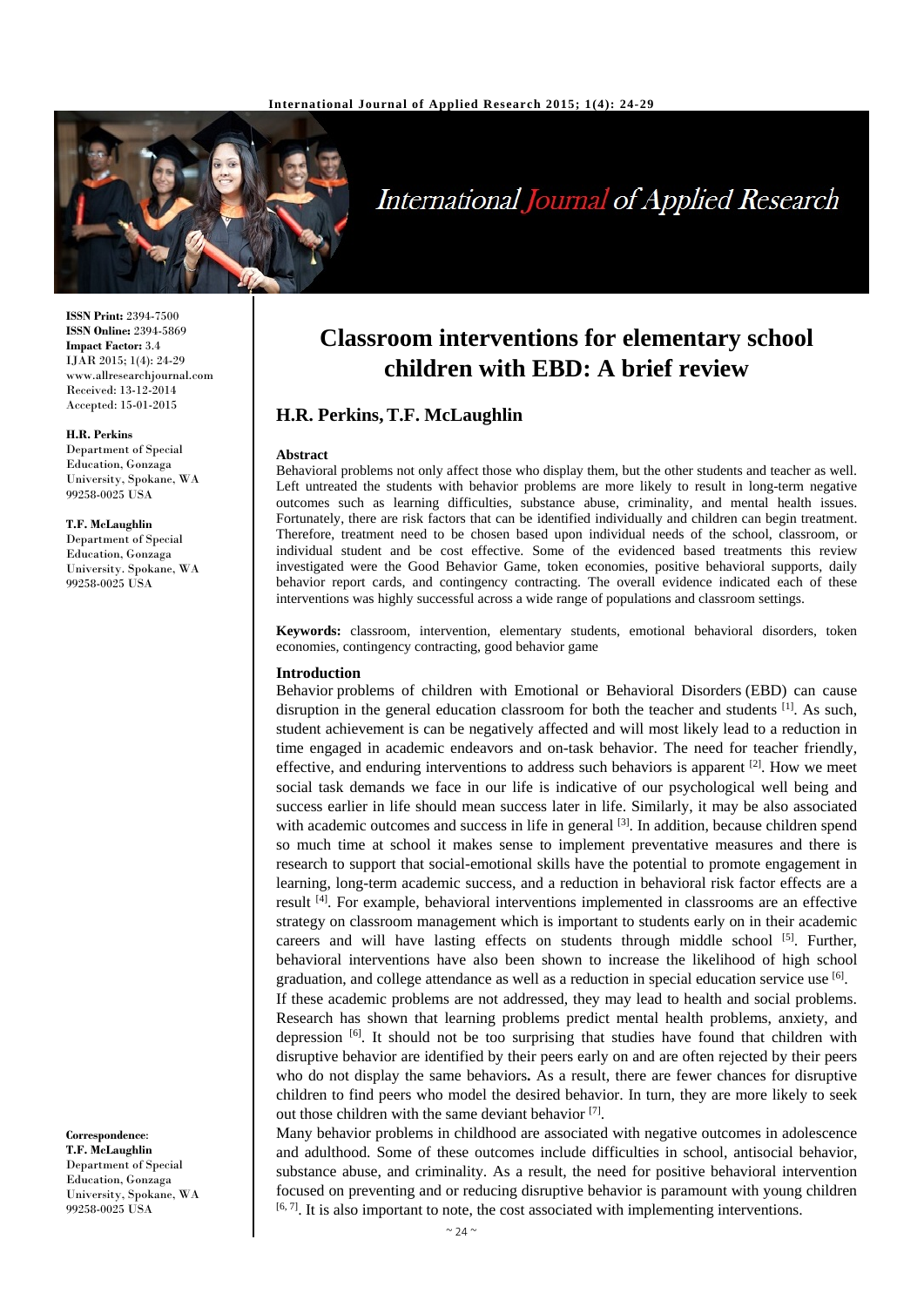However, it has been found that with just reduced tobacco use alone it returned \$25.92 for each dollar spent on implementation. Therefore, there should be additional returns when considering the reduction in the use of special education, mental health, and juvenile justice services related to this seemingly inconsequential intervention [6].

Fortunately, research has identified many of the predictive risk factors that allow us to address these issues. There are three main risk factors from which all others can be derived. First, is the family environment, such as poor parenting skills, parental substance abuse and mental health [7, 8], parent-child relationship, single parent homes, birth to teenage mothers, and child abuse and or neglect  $[5, 8]$ . Second, is the quality of environmental interactions a child has, such as interactions and with parent, teachers, peers, and friends  $[4]$ . Finally, is the global environment, such as poverty, neighborhood characteristics, and home-school relationship  $[4, 8]$ .

As a result of various legislative measures like NCLB, schools are looking for low cost effective tools to address the behavioral and academic needs of their students. This is especially difficult in highly urbanized areas where schools are fighting against poverty, student mobility, difficulties hiring teachers, and dealing with classroom discipline problems  $[4, 5]$ . In order to get the most for their money, schools should implement a program school-wide. Ideally, it would be expanded to district and state levels so as to decrease the cost. Also, theory and data should be used in trying to find an intervention that works for their school. Understanding one's school along with the processes to develop competencies that could serve as protective factors is important. Finally, the school and or teacher will want to figure out an integrated intervention that maximizes multiple child outcomes. This is because integrated approaches may have a synergistic effect. Therefore, it may be more efficient and reduce the need for more expensive and intensive interventions [4].

It is also crucial for the techniques used to be implemented properly. When implemented incorrectly it can lead to a situation where both teacher and student are negatively reinforced due to the student's subsequent tantrum and the teacher's withdrawal of their demand [2]. As a result, teacher preparation is the key to reducing attrition rates. Plus, it is imperative to provide teachers with evidence based easy-to-implement interventions to decrease problem behaviors [5]. The purpose of this brief literature review is to investigate the different types of classroom interventions for students, especially those with emotional and or behavioral disorders.

#### **Good Behavior Game**

Research has shown that the Good Behavior Game (GBG) is an effective behavioral intervention  $[3, 9]$ . Typically, students are divided up into teams. First, they are taught the rules of the game. Then they are told when the game starts and ends and reminded of the rules. If they are displaying appropriate behaviors, then the team may earn points. Once the game is over, the teacher announces which team or teams won  $[3, 9, 7, 10]$ .

A large number of studies  $[3, 11, 5, 7]$  have found that the Good Behavior Game (GBG) works in multiple classroom settings, various student populations, and countries. In some studies it has resulted in a preventative effect [7]. Hence, it showed a decrease in disruptive behaviors,

attention deficit hyperactivity, and conduct disorders [7] and an increase in on-task behaviors  $[5]$ . While this has been used at the class level as a universal intervention, it can be focused on individuals with disruptive behavior. However, those with high levels of disruptive behavior should be treated in combination with more intensive strategies and or BIP, where applicable [7].

It has been reported by teachers that the GBG is an effective behavior management tool [7]. Similarly, children enjoyed the game, put in great effort to win every session, and liked having input on rewards [7]. Furthermore, it seems the GBG has a lasting effect on students and this has been seen in higher scores on standardized tests, reduced use of special educational services, higher rates of high school graduation, and higher rates of attending college, which in turn should mean higher rates of employment, and most likely a reduced risk for mental and behavior health issues [6].

#### **Token Economy**

Token economies are another evidence-based intervention many teachers use in their classrooms [12, 13, 14]. First, the teacher determines what will be used as tokens. Second, the teacher determines the target behaviors. Afterward, the teacher will discuss the target behaviors and the conditions on which to disperse the tokens with their students. Next, the teacher determines the value of the tokens and when they can be used to receive secondary reinforcers. Then, the teacher determines what the secondary reinforcers will be and may take into consideration input of students. Finally, the teacher will change the reinforcement schedules and or fade out the secondary reinforcers.

This intervention has been proven to work across all ages and settings <sup>[15]</sup>. The main target behaviors for most token economies are talking out, out-of-seat time [15, 16], and physical contact with other students [16]. However, it may have an effect on all undesirable behaviors. Higgins, Williams, and McLaughlin<sup>[15]</sup> found that target behaviors immediately decreased and maintained or continued to drop in association with this intervention. Similarly, in Saigh & Khan's <sup>[16]</sup> study there was evidence this intervention worked with removal of contingencies. Therefore, it was assumed that some children can learn to reduce inappropriate behaviors without the use of external rewards [16]. However, the data on this assumption is not very impressive [17].

Token economies have been found to be effective and accepted interventions. This is an intervention most teachers have used or do use in some fashion. Most of the time, it is modified so as to make it easy for both the students understand and the teacher to implement effectively. In addition, it was liked and accepted by students. Coupled with the results Higgins *et al.*  $[1\bar{5}]$  found, that their students liked the idea of the token system to earn more privileges like computer time, free time, going to the school library.

In needing to reduce disruptive behavior quickly, a token economy may be preferred over daily report cards or selfmonitoring. On top of that, the whole class could benefit from a token system and with modification the implementation time would be minimal. Finally, students should be taught to monitor themselves as part of the token system and then fade from adult/child matching to student/sudent monitoring without matching [15].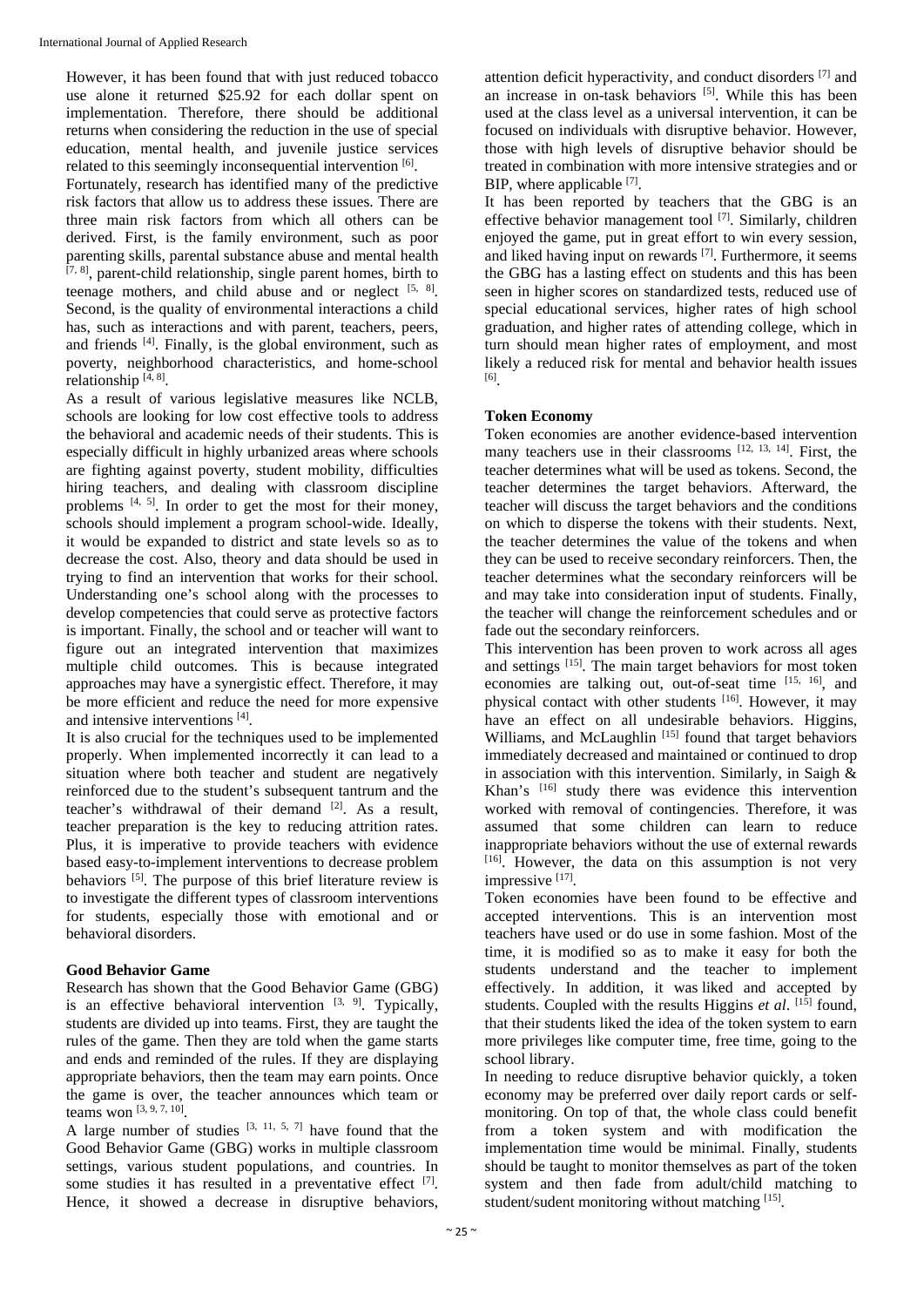#### **Positive Behavioral Support Class-wide**

A class-wide positive behavioral support intervention is intended to address everyone in the class and it targets disruptive behavior [6]. In Bradshaw et al.'s research, they implemented the Good Behavior Game in combination with a family intervention program called Family-School Partnership (FSP). As previously noted, the GBG is an effective intervention at the class level. Therefore, only the FSP will be discussed. The FSP designed to improve collaboration with the parents, teachers, and other school professionals, and enhancing parents' teaching and behavior management skills  $^{[6]}$ . The FSP contained 3 parts. 1) Training for staff and faculty in parent-school communication and partnership building. 2) Weekly homeschool learning and communication activities. 3) Nine workshops for parents led by a teacher and school psychologist or social worker for the first quarter and 2 more, 1 in spring, and winter  $[6]$ . In a study done in Baltimore where data was collected after  $1<sup>st</sup>$ ,  $2<sup>nd</sup>$ ,  $6<sup>th</sup>$ ,  $7<sup>th</sup>$ , and 8th grades, it seemed to improve achievement and behavior in general. In addition, in the latter grades there was a decrease in the likelihood of drug and tobacco use. However, in general, it didn't seem to work as well as expected. For example, it was not effective with problems like conduct disorder, use of mental health services, social and participatory issues, and illegal drug use [6].

Class-wide Positive Behavioral Supports (PBS) often targets every student in the school. It could help those with mild to moderate problems. Then for those students who are on the moderate to severe spectrum, there would be peer models that would help them see what appropriate behavior looks like. With a class-wide intervention, expectations are clear. It would seem to be a just system as the rules and expectations would apply equally to all. What's more, the students may have the opportunity to buy into the system more should the teacher allow the students to contribute to the making of the classroom rules. Therefore, it could be assumed that students would be open and accepting to this system.

Since expectations should be clear and apply to all students, it wouldn't single anyone out. As such, it may help to those who with special needs not to feel singled out. Additionally, the non-disruptive students could serve as models of the appropriate behaviors associated with the intervention.

### **School-wide**

A school-wide positive behavioral support intervention is intended to attend to the needs of the entire school population and targets disruptive behavior. Domitrovich et al.'s research focused on the GBG in combination as an integrated program with Promoting Alternative Thinking Strategies (PATHS) intervention. Both interventions complemented each other to foster a positive learning environment, materials to be sent home to explain, encouraged the use of the techniques at home, and visual cues. However, because PAX-GBG is a modified version of the GBG and was discussed earlier only PATHS will be discussed. Since, the school was looking for an integrated intervention that would take the best of both PATHS and PAX-GBG, it was decided a blended version would have overlapping components and combination of unique elements to maximize the mechanisms of change that

underline each model [4]. PATHS is a teacher-taught socialemotional curriculum for students in preschool and elementary school. PATHS has four skill domains. 1) Emotional understanding and emotional expression. 2) Prosocial friendship skills. 3) Self-control/emotion regulations. 4) Problem-solving skills. It includes lessons on emotions, friendships, self-control and problem solving. It includes strategies that can be used throughout the day and other staff to assist with generalization.

The school-wide intervention shows students what is expected and is clear at the highest level. That being said, it would be safe to say that any teacher could walk into another class and have the basic expectations covered. Then, classroom interventions would be supplemental and easier to implement because the children would already have a foundation that everyone is familiar with. Plus, new teachers with few classroom management skills may find this to be a helpful intervention to model their own classroom intervention that could address more specific and or individual targets in their classroom. With regards to how it was liked and accepted by students, it would be fair to say that it should be similar to that of the class-wide intervention. Finally, a vertical approach operates on multiple levels and is designed to impact those for various groups and may be exposed repeatedly to intervention content, but all students are exposed at the universal level [4].

### **Daily Behavior Report Card**

Daily Behavior Report Cards (BRC) is another evidencebased intervention. This intervention is easy to implement and often can be implemented with some training [18, 19]. Most BRC include a specific behavior, a rating for the behavior, sharing the information with the student and teacher and school and home on a daily basis, which fosters positive relationships, and using the data as part of an intervention or to monitor behavior  $[20, 18, 19]$ . Factors to consider when creating a BRC are how the student or teacher rates their behavior. These ratings can be whole class, group, or individual. The other items that can be manipulated are the type of setting (general or special education classroom, the home, in the school office, or the community etc.) where consequences are delivered. In addition, the type of consequences (edibles, activities, free time, computer access, etc.) employed can be important [21]. BRCs have proved to be a useful tool in a wide variety of ages, settings, and populations [21, 18, 19, 22]. Daily report cards can be employed to improve a wide range of academic and social behaviors  $[23]$ . They have been quite successful with students with ADHD as they can target disruptive and social behaviors such as impulse control and talking out or academically associated behaviors such as inattention, activity modulation, completing work accurately, and following classroom rules. This should in turn improve academic success and motivation for such students [24].

Students showed improvement in classroom behavior, were more academically productive and successful, more likely to meet IEP goals, and normalization of functioning occurred in some measures. Therefore, teacher feedback from the BRC may act as an antecedent for future appropriate behavior, better communication and relationships between parent-teacher. However, because the BRC doesn't seem to address academic achievement, other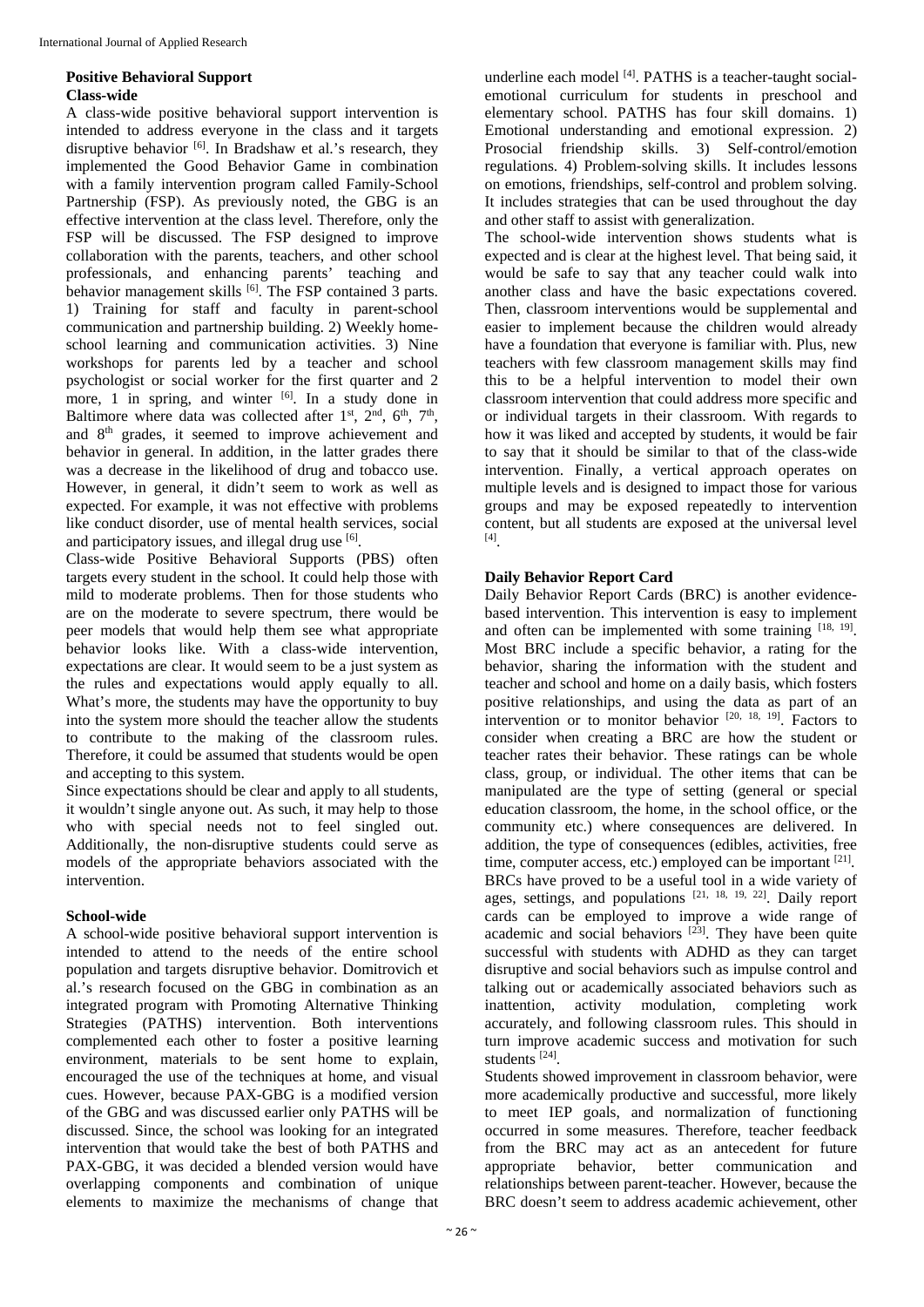evidenced-based interventions targeting this type of development is necessary (Fabiano et al. 2010)<sup>[19]</sup>.

It would appear that DRC are not only liked, but also accepted. They are currently being used by teachers and are considered an accepted tool  $[18, 19]$ . The reason for this is most teachers have used them at some point, like their flexibility, used them as an intervention to communicate with the student, as well as home, regarding their behavior, and are maintained fairly easily [18, 19]. With constant and immediate feedback from the teacher, knowing what is expected, and how to reach the goals [19], the student should feel more secure, know what to expect, and confidently move forward with meeting the goals. Therefore, it could be safe to assume most students would be accepting of this type of intervention. Based on the findings from the literature  $[18, 23]$  educators should use their recommendations for use, which include using it to increase positive behaviors. In addition, praise should be paired with the use of DRC.

#### **Contingency Contracting**

A more academically focused intervention for children with behavioral issues, is employing contingency contracts [17]. There are two types of goals students set for themselves within these contracts, learning and performance. Performance is based upon an outside observer whereas learning goals don't and have more intrinsic value to the student. When implementing contingency contracting, students who choose learning goals will persist, try new strategies, and don't view failure as a personal reflection. If goals were not met, then students could adjust their goals as needed. Therefore, these contracts help create learning and performance goals that place emphasis on the student's individual needs. As such, success is then based upon their goals and it encourages the student to become an active participant in their education [25].

It has been found that students from elementary school [25], middle school <sup>[26]</sup> to college students <sup>[27]</sup>. Contingency contracting has been have used to improve the social and academic performance for a wide range of students [25, 27]. Students using contingency contracts set the most learning and performance goals in comparison to the token economy and control groups. Furthermore, contingency contracting led to adopting learning goals over performance goals because the emphasis was on individual gains, improvement, and progress  $[25]$ . In addition, in college students it was found that using a pacing contingency for a portion of the course helps to prepare the students to better manage their time and organize their studying behaviors may be beneficial [27].

The findings seem to support the idea that using a contingency contract is beneficial to college or university students. Brook and Ruthven  $[27]$  found that a pacing contingency for a portion of the course helps to prepare the students to better manage their time and organize their studying behaviors. With fewer retakes, higher performance on the final exam, and better grades <sup>[27]</sup> one could hope that the instructor would be pleased with this intervention and use it where possible**.**

Similarly, when focusing on personal progress, then failure is not a threat. Thereby, creating a situation where personal pride and satisfaction could be cultivated. Plus, in an environment like this it is likely a student will become confident in their abilities, increase task motivation, and opt

to persevere, rather than shrink from a challenging task [25] If this is the case, then it could be assumed that students would like contingency contracting as the value of their education becomes intrinsic and a feeling of confidence and accomplishment is a great reinforcer.

It can be used as a universal intervention, but each contract could be tailored to meet the needs of the individual student. Depending on how it was implemented, it wouldn't single anyone out, so it may be helpful to those who are special needs. In addition, non-disruptive students would serve to model the appropriate behaviors associated with the intervention. However, if it was done as a universal intervention, it may take more time than necessary. Therefore, making up contracts as needed may be a more effective use of time.

#### **Conclusions and Recommendations**

Behavioral interventions are important. They have an impact on the long-term futures of students. Consequently, it is crucial to find easy to implement interventions that teachers find acceptable. But ultimately, it is imperative to find the right intervention for child and the classroom.

Interventions have far-reaching effects and are important to students. They have a positive impact on issues like youth development, preventing substance abuse, aggressive and disruptive behavior problems, and mental health issues [4]. Likewise, they can be associated with learning goals that result in higher motivation and achievement outcomes. Therefore, a teacher's instruction methodology and classroom management techniques may influence the students' perceptions of the goals set forth [25]. In addition, while there are multimodal interventions, that may be limited as they don't necessarily target the home-school connection, parent involvement, or parent-teacher relationship. As a result, it is hard for educators to address things like parent/family involvement when the family may not feel welcome at school or able to properly support their child's education. Therefore, intervention programs for students, especially with ADHD, need to focus on the family and their relationship with the school in order to be successful [24, 8].

Considering that teachers are crucial, it is more important for the interventions that are being considered to be easy to implement and accepted by them. This is because research has shown that acceptability may affect the likelihood a teacher will use and correctly implement the intervention. Therefore, it is essential to understand the teachers' opinions about interventions [18]. In light of this, proper preparation is critical for effective implementation. Without it, the situation may only be corrected temporarily [15]. Therefore, streamlining the process is important so it can be done quickly and easily with high-quality implementation [4].

When choosing an intervention, it is foremost to choose an option that works for the school or individual classrooms and are the most effective at the use of resources such as money, materials, and personnel. In general, when deciding on a school-wide intervention, there should be a clear theory about the school's needs and an evaluation of each intervention. Then decide which parts and pieces work will work for the school or class the best [4]. Therefore, having a district-wide intervention that is trickled down may prove to be more cost effective, help with effective use of resources (supports, training, materials, etc.), and provide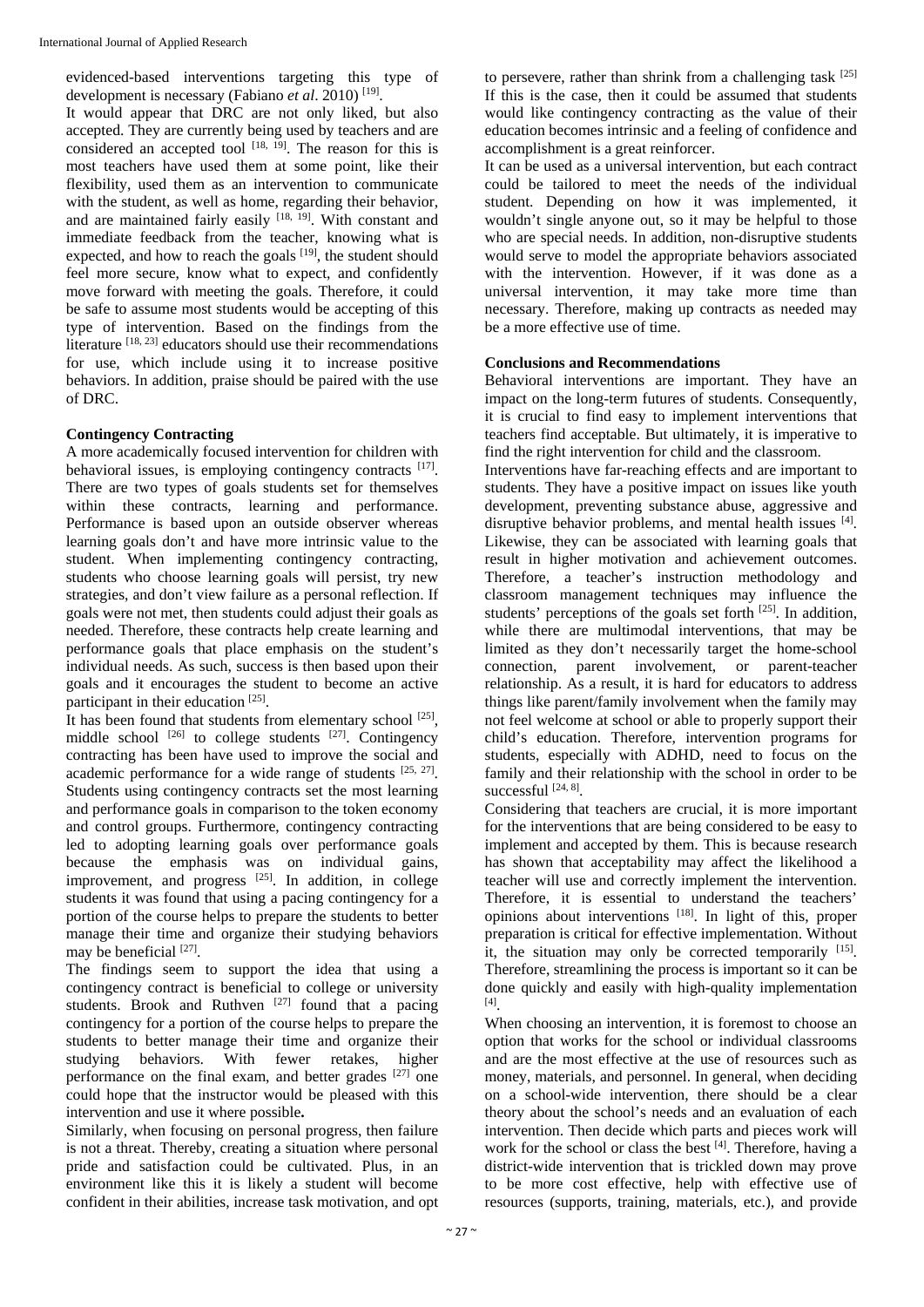consistency for students, staff, faculty, and parents especially with student mobility. Likewise, having a school-wide, class-wide, and individual intervention tiers may prove to be helpful and can extend the reach of the school into the home.

The future of intervention is clear. There is a need for models that will span the scope of public education, which will not only work at the elementary level, but also at the middle school and through high school. Along with that, there will be a need to research those future interventions. Finally, to maximize these interventions, there will be a need for increased collaboration between program developers, researchers, and practitioners to develop, implement, and evaluate them.

#### **Acknowledgements**

Preparation of this manuscript was in fulfillment of the requirements for Masters of Education in Special Education in the Masters in Initial Teaching (MIT) from Gonzaga University. Requests for reprints should be addressed to Ruth Perkins, Department of Special Education, Gonzaga University, Spokane, WA 99258-0025 or via mail at hperkins@zagmail.gonzaga.edu

#### **References**

- 1. Kaufman JM, Landrum TJ. Characteristics of emotional and behavioral disorders of children and youth (10<sup>th</sup>. Ed.). Upper Saddle River, NJ: Prentice-Hall/Pearson Education, 2013.
- 2. De Martini-Scully D, Bray MA, Kehle TJ. A packaged intervention to reduce disruptive behaviors in general education students. Psychology in the Schools 2000; 37(2):149-156.
- 3. Barrish H, Saunders M, Wolf MM. Good behavior game: Effects of individual contingencies for group consequences on disruptive behavior in a classroom. Journal of Applied Behavior Analysis 1969; 2:119– 124.
- 4. Domitrovich CE, Bradshaw CP, Greenberg MT, Embry D, Poduska J, Ialongo NS. Integrated models of school-based prevention: Theory and logic. Psychology in the Schools 2010; 47:71-88.
- 5. Lannie AL, McCurdy DL. Preventing disruptive behavior in the urban classroom: Effects of the good behavior game on student and teacher behavior. Education and Treatment of Children 2007; 30:85-98.
- 6. Bradshaw CP, Zmuda JH, Kellam SG, Lalongo NS. Longitudinal impact of two universal preventive interventions in first grade on educational outcomes in high school. Journal of Educational Psychology 2009; 101:926-937.
- 7. Van Lier PC, Muthen BO, vander Sar RM, Crijnen AM. Preventing disruptive behavior in elementary schoolchildren: Impact of a universal classroombased intervention. Journal of Consulting and Clinical Psychology 2004; 72:467-478.
- 8. Mautone JA, Marshall SA, Sharman J. Development of a family-school intervention for young children with attention deficit hyperactivity disorder. School Social Psychology 2012; 118(1):11-16.
- 9. Donaldson JM, Vollmer TR, Krous T, Downs S, Berard KP. An evaluation of the Good Behavior Game

in kindergarten classrooms. Journal of Applied Behavior Analysis 2011; 44:605-609.

- 10. Tingstrom DH, Sterling-Turner HE, Wilczynski SM. The good behavior game: 1969–2002. Behavior Modification 2006; 30:225–253.
- 11. Kosiec LE, Czernicki MR, McLaughlin TF. The good behavior game: A replication with consumer satisfaction in two regular elementary classrooms. Techniques: A Journal of Remedial Education and Counseling 1986; 2:15-21.
- 12. Doll C, McLaughlin TF, Barretto A. The token economy: A recent review and evaluation. International Journal of Basic and Applied Science 2013; 2(1):131-149.
- 13. AE Kazdin. The Token Economy. New York: Plenum Press 1977.
- 14. McLaughlin TF, Williams RL. The token economy in the classroom. In J. C. Witt, S. N. Elliot, & F. M. Gresham (Eds.). Handbook of behavior therapy in education (pp. 469-487). New York, NY: Plenum 1988.
- 15. Higgins JW, Williams RL, McLaughlin TF. The effects of a token economy employing instructional consequences for a third-grade student with learning disabilities: A data-based case study. Education & Treatment of Children 2001; 24:99-106.
- 16. Saigh & Khan, 1982
- 17. Alberto P, Troutman A. Applied behavior analysis for teachers (9<sup>th</sup> ed.). Upper Saddle River, NJ: Prentice-Hall/Pearson Education, 2012.
- 18. Chafouleas SM, Riley-Tillman TC, Sassu KA. Acceptability and reported use of daily behavior report cards among teachers. Journal of Positive Behavior Interventions 2006; 8:174-182.
- 19. Fabiano GA, Vujnovic R, Pelham WE, Waschbusch D. A, Massetti GM *et al.* Enhancing the effectiveness of special education programming for children with ADHD using a daily report card. School Psychology Review 2010; 39:219-239.
- 20. Burkwist B, Mabee SW, McLaughlin TF. The effect of a daily report card system on inappropriate classroom verbalizations with a junior high school learning disabled student. Techniques: A Journal of Remedial Education and Counseling 1987; 3:265-272.
- 21. Bushrod G, Williams RL, McLaughlin TF. An evaluation of a simplified daily report card system with two kindergarten pupils. B. C. Journal of Special Education 1995; 19:35-43.
- 22. Strukoff P, McLaughlin TF, Bialozor RC. The effects of a daily report card system in increasing homework completion and accuracy in a special education setting. Techniques: A Journal of Remedial Education and Counseling 1987; 3:19-26.
- 23. Frafjord-Jacobson KL, Hanson AC, McLaughlin TF, Stansell A, Howard VF. Daily report cards: A recommended intervention in the schools. International Journal of Basic and Applied Science 2013; 1(3):461- 472.
- 24. Barkley RA. Handbook of ADHD: Diagnosis and management (3rd. ed.). New York, NY: Guilford 2006.
- 25. Self-Brown SR, Matthews S. Effects of classroom structure on student achievement goal orientation. The Journal of Educational Research 2003; 97:106-111.